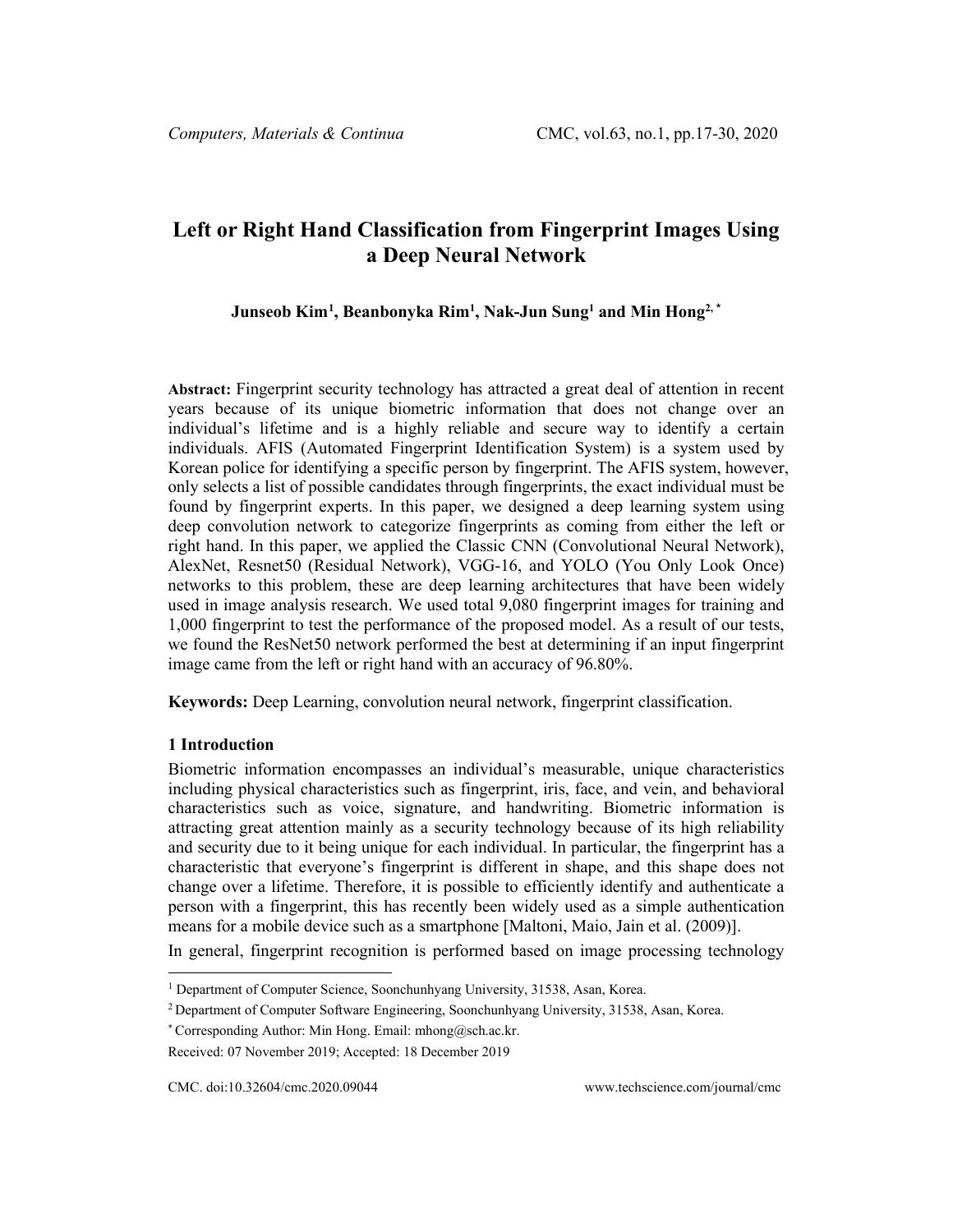that, finds feature points (cores and deltas) of a fingerprint and analyzes correlations between these feature points. Fingerprint recognition systems work to narrow classification using such characteristics as arch, whorl, loop, etc., in order to perform recognition quickly and accurately. Recently, research for narrowing the fingerprint search through various features has been conducted. This research looks not only into feature extraction of fingerprints through image processing technology, but also investigates detecting spoofing of fingerprints by applying deep learning technology [Darlow and Rosman (2017); Menotti, Chiachia, Falcao et al. (2015)].

Most of the existing research has only studied how to secure fingerprints and improve the hit rate of fingerprint recognition. In the Republic of Korea, the fingerprint recognition technology employed at actual crime scenes is called AFIS (Automated Fingerprint Identification System), which is a system that takes as inputs the pattern of a fingerprint, attempts to find a fingerprint similar to that pattern and selects a candidate group. AFIS matches one input to multipl -fingerprints in database of more than 1 million fingerprints, this pre-processing stages reduces the number of suspects to about 30-50 people. These candidates fingerprints are then visually inspected by fingerprint experts for final judgment. In such a system, even after the candidate group is selected, the fingerprint experts have to examine a 40 additional fingerprints. However, only 11,494 fingerprints out of 19,632 cases were successfully identified using by this system, asuccess rate of 58.5%. Therefore, better results can be expected by improving the traditional AFIS's ability to narrow down the search before experts appraise the candidates.

This paper proposes a method to further classify fingerprints using deep learning technology to increase the efficiency of fingerprint retrieval systems such as AFIS. Deep learning is a machine learning technique that creates virtual neurons and connects them in a structure similar to the human brain. This technology allows a large number of virtual neurons to discover various features from the data and to classify and analyze more complex data better than humans. In this paper, Classic CNNs (Convolutional Neural Network), a deep learning network widely used for data classification: AlexNet [Krizhevsky, Hinton and Sutskever (2012)], ResNet (Residual Network) [He, Ren, Sun et al. (2016)], VGG-16 [Simonyan and Zisserman (2014)], and YOLO (You Only Look Once) [Redmon and Farhadi (2018)] are used to train the system to improve fingerprint recognition.

This paper consists of five sections. Section 2 introduces research related to fingerprint classification. The preprocessing method of fingerprint images and the architecture of the deep learning networks used are described in Section 3. Section 4 describes the fingerprint classification results derived from deep learning networks. Finally, Section 5 describes the results of deep learning in the fingerprint domain and future research directions.

#### **2 Related works**

Previous research related to the classification of fingerprints has been conducted on the methods of classifying fingerprints into arch, tented arch, left loop, right loop, and whorl characterisitcs. For example, Michelsanti et al. [Michelsanti, Ene, Guichi et al. (2017)] conducted research on how to accelerate fingerprint classification using a CNN architecture based on deep learning technology. Their method has 94.4-95.05% accuracy using pre-trained CNN, VGG-F and VGG-S, also it is fast to classify the above types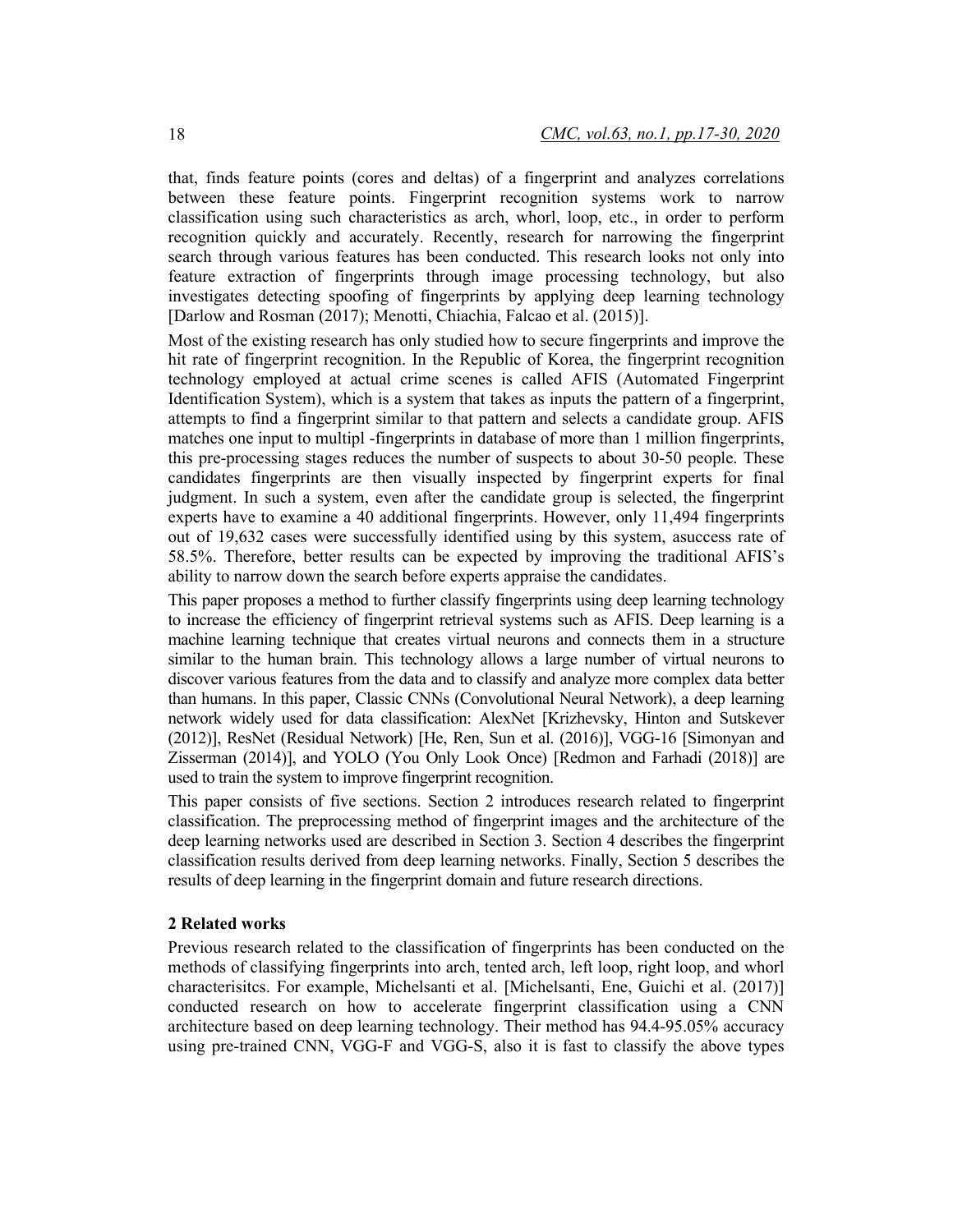without the need for a time-consuming pretreatment step. The fingerprint classification of this method was mostly carried out with the types mentioned above and focuses on getting results faster and more accurately.

Gnanasivam et al. [Gnanasivam and Vijayarajan (2019)] conducted a study to infer gender from fingerprints using image processing techniques based on the number of fingerprints and the size of the fingertips. They proposed an OSA (Optimal Score Assignment) method to calculate optimal scores for men and women from an internally collected fingerprint database. Using the fingerprints of four age groups collected by the scanner, the number of ridges from the core to the delta were counted to determine gender. The success rate of their method was between 84.1% and 90.11%.

Nogueira et al. [Nogueira, de Alencar Lotufo and Machado (2016)] distinguished real fingerprint images mixed with spoofing images based on pre-trained CNNs. They trained fingerprint data using CNN-VGG, CNN-AlexNet, and CNN-Random with an accuracy of 97.1% and 95.5% accuracy in LivDet 2015 (The Fingerprint Liveness Detection Competition). In this paper, they confirmed that their pre-trained CNN outperforms the classic LBP (Local Binary Pattern) pipeline. Tab. 1 gives a summary of fingerprint related researches.

In this paper, we are not focused on how to classify fingerprints in to specific forms such as arch, tented arch, left loop, right loop, and whorl, but how to extract new features from fingerprints using deep learning technology. The proposed method classifies whether the input fingerprint is from the left-hand or right-hand using a learning model with deep learning technology.

|                                 | <b>Applying Field</b>                      | <b>Feature</b>                                                         |
|---------------------------------|--------------------------------------------|------------------------------------------------------------------------|
| Daniel<br>Michelsanti           | <b>Fingerprint Type Classification</b>     | 95% Acc, Deep Learning,<br>Fiinger Type Classification                 |
| P.Gnanasivam                    | Gender Classification using<br>Fingerprint | 90% acc, Image Processing,<br>professional knowledge of<br>fingerprint |
| Rodrigo<br>Frasetto<br>Nogueira | <b>Fingerprint Liveness Detection</b>      | 95% Acc, Deep Learning,<br><b>Livness Detection</b>                    |

**Table 1:** Summary of fingerprint related research

Deep learning is a set of algorithms that provides a high level of abstraction through a combination of several nonlinear transformations. Deep learning techniques are a way of representing data in a computer-readable form. Among them, CNN can be used for voice and one-dimensional data, but mainly for image recognition, such as Tyan et al., Shen et al. [Tyan and Kim (2018); Shen, Tao, Li et al. (2019)]. CNN has shown good performance with various image datasets such as MNIST, CIFAR-10, CIFAR-100, and ImageNet.

Since CNNs can learn without losing spatial information, these artificial neural networks can extract features and learn efficiently. CNNs effectively recognizes the characteristics of adjacent images while maintaining the shape of the input/output data at each layer as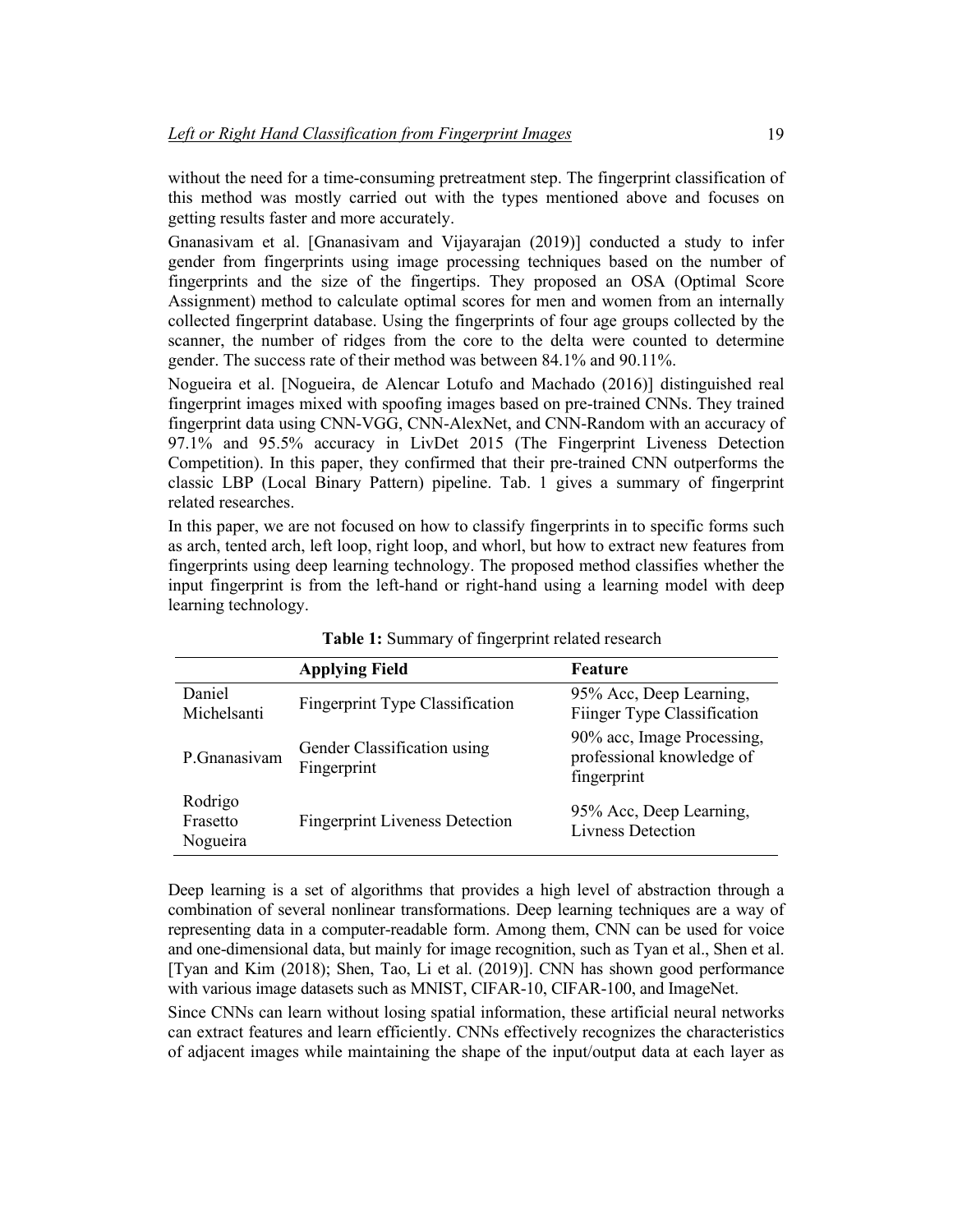well as maintaining spatial information. CNNs consists of a convolution layer, which abstracts and compresses a specific part of the image and expresses it in that specific layer, and a pooling layer that collects and enhances the features of the extracted image. In addition, since a filter is used as a shared parameter, the learning parameter is very small compared to general artificial neural networks.

The performance of CNNs in the image classification field is so high that many CNNbased networks have produced excellent performances in the ILSVRC (ImageNet Large Scale Recognition Competition), which is an image recognition competition as shown by LeCun et al., Shrein. [LeCun, Bengio and Hinton (2015); Shrein (2017)]. Due to these characteristics, Li et al. [Li, Cai, Zhou et al. (2014)] and Rezende et al. [Rezende, Carvalho, De Geus et al. (2017)] showed that learning fingerprints with CNN-based architectures helped them achieve their research goals.

Li et al. [Li, Cai, Wang et al. (2014)] classified lung images into five types (normal, emphysema, ground glass, fibrosis, and micronodules) using a CNN. They created the best CNN framework for classification purposes and trained it to derive the results. Their work solved the problem of ambiguous visual structures and limited training data size in adapting to IDL (Interstitial Lung Disease) classification.

Rezende et al. [Rezende, Carvalho, De Geus et al. (2017)] proposed a malware classification approach based on the ResNet50 architecture using a deep neural network. This network trained the last softmax with a number of malware classification classes using ResNet50 pre-trained on the ImageNet dataset. Their method was experimented with a data set of 9,339 grayscale image samples and showed that ResNet50 can be effectively used to classify malware with 98.62% accuracy.

Kim et al. [Kim and Yu (2016)] used YOLO to detect the position of objects in sonic images, which are sound wave images of moving materials obtained with a forward sonar. 1,607 images were used for training, and 1,000 images were designated as test data for the CNN to detect objects in the images. Through their research, it was possible to navigate underwater with a robot without an arm, in contrast to an existing robot that needed an arm, in doing so they created a robot that shows good performance in object detection underwater.

In this paper, we applied classic CNN and Alexnet among the CNN architectures of deep learning technology. In addition, we also applied Resnet50 and VGG-16, which solved the problem of deepening the network,a problem inherent in deep networks with more layers than the CNN had already trained. Finally, we used YOLO to derive the results. The traditional CNN architecture uses three channels of image data, but since the fingerprint image has only one channel of grayscale image data, we modified the CNN architecture to one channel to optimize the computation. In addition, segmentation was performed on the original high-resolution images to extract only the fingerprint area in a rectangular shape, and then this was resized to adjust it to the input size of each architecture, which is described in detail in the methodology of Section 3.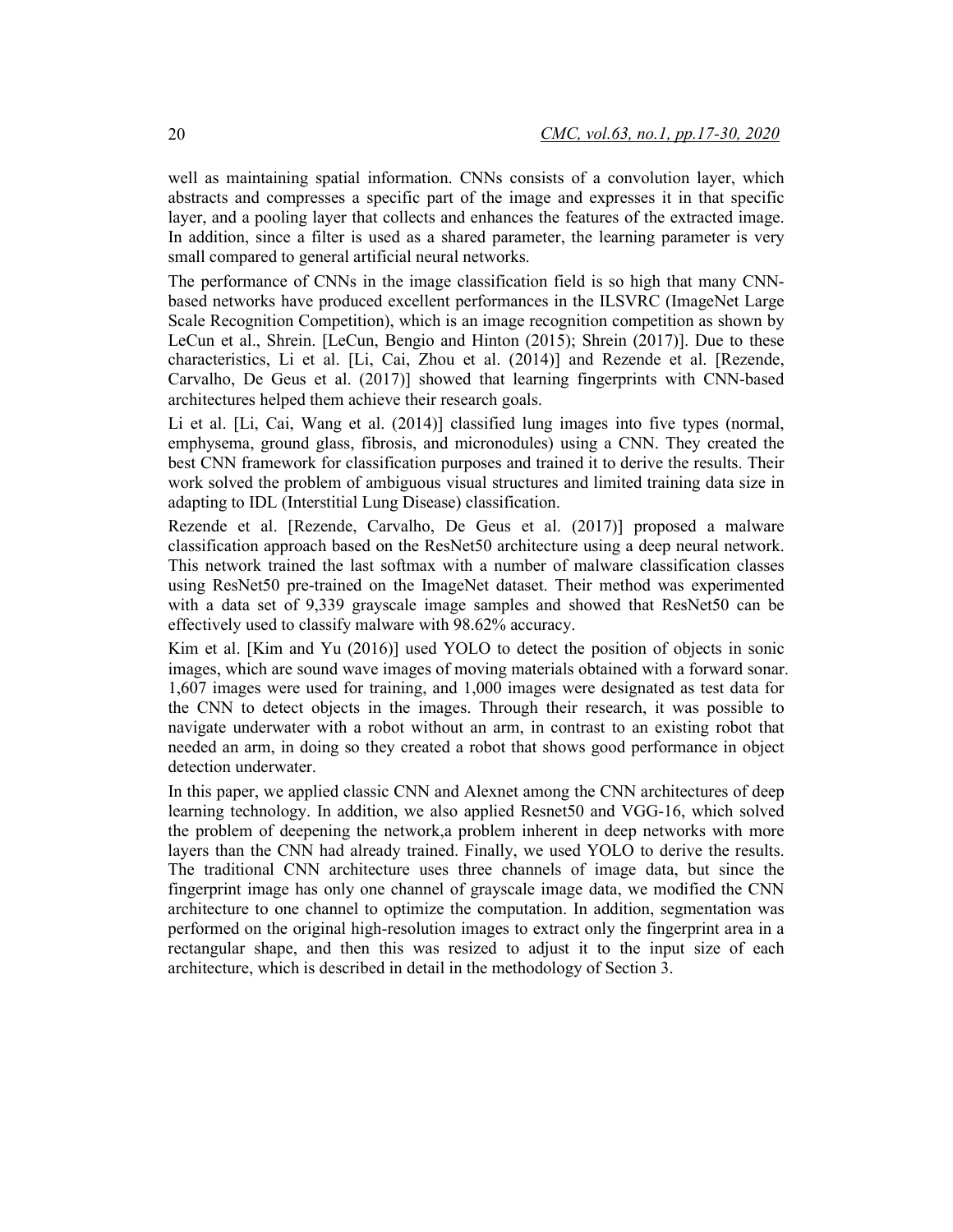## **3 Methodology**

The proposed method aims to create a model that can readily classify images from the left-hand or right-hand. There are two things that are essential to using deep learning technology. The first is the computing power of the computer. To speed up learning, a GPGPU environment that can perform computations in parallel with multiple GPUs is essential. The typical GPGPU configuration used is Nvidia's Tesla and CUDA architectures. The second is the quality and quantity of the dataset for learning. When using deep learning techniques, although most of the learning model's structure is fine, there is a lot of data that causes errors, so we need a good dataset with the right amount and quality of data. This section describes the pre-processing process for fingerprint image data used in deep learning, the process of collecting data, and how to apply deep learning technology.

#### *3.1 System overview*

Fig. 1 shows the contents of the proposed system that distinguishes fingerprints from the left orright hand through the deep learning model proposed in this paper. The proposed system is divided into a data preprocessing section, input data section, DL model building section, and identification section. In the data preprocessing section, fingerprint images are collected and processed using image processing algorithms, they are then divided into training data sets for learning and validation data sets for validation. The input data section consists of a section that performs the process of putting data into the system. In the DL model building section, the classification model is trained and verified by selecting a network whose performance is already proven among CNN architectures that are strong in classification. Finally, the identification section outputs the results of the images from the input data section to the classification model created using deep learning techniques.



**Figure 1:** Architecture of proposed fingerprint classification system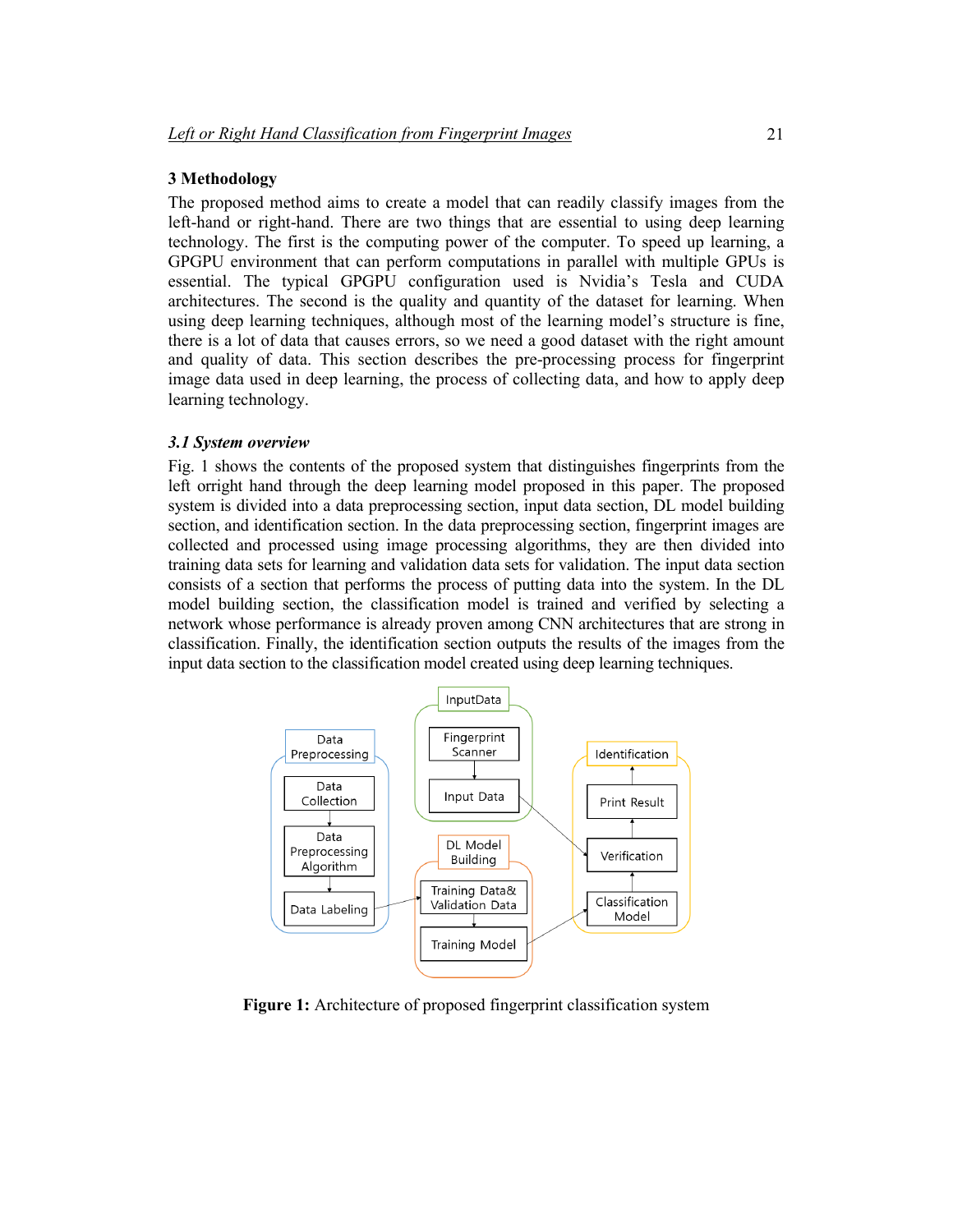#### *3.2 Data pre-processing*

We collected and scanned fingerprints directly using Integrated Biometrics' Sherlock scanner model, considering the characteristics of data it is difficult to disclose our dataset due to the personal information contained within. The collected fingerprint images were scanned at 800 (W) $\times$ 750 (H) pixel size. A fingerprint data set was constructed by scanning 10 fingerprints for 1,008 people using the scanner, then data labeling appended left-hand, right-hand, finger information, gender, age and occupation information.

Then, in order to achieve high accuracy, pre-processing of the collected images was performed. The collected images contained some meaningless white backgrounds in addition to the fingerprints. Therefore, we extracted only the area of the fingerprint by applying rotation and segmentation appropriately to use only the necessary part of the source image. We also resized the segmented fingerprint images to a size of  $224 \times 224$  to match the input size of the deep learning model being used.



**Figure 2:** Fingerprint image resizing on pre-processing state

### *3.3 Deep learning models*

Tab. 2 shows a summary of the models used in this paper. The deep learning models used in this paper were chosen for their excellent performance in image classification, they were Classic CNN, AlexNet, Resnet50, VGG-16, and YOLO. Since this paper is not intended to classify more than 3-class, some of the softmax functions were modified and a layer was changed from 1,000 to 2 in the fully connected layer, the rest of deep learning pipelines are the same as in the reference papers.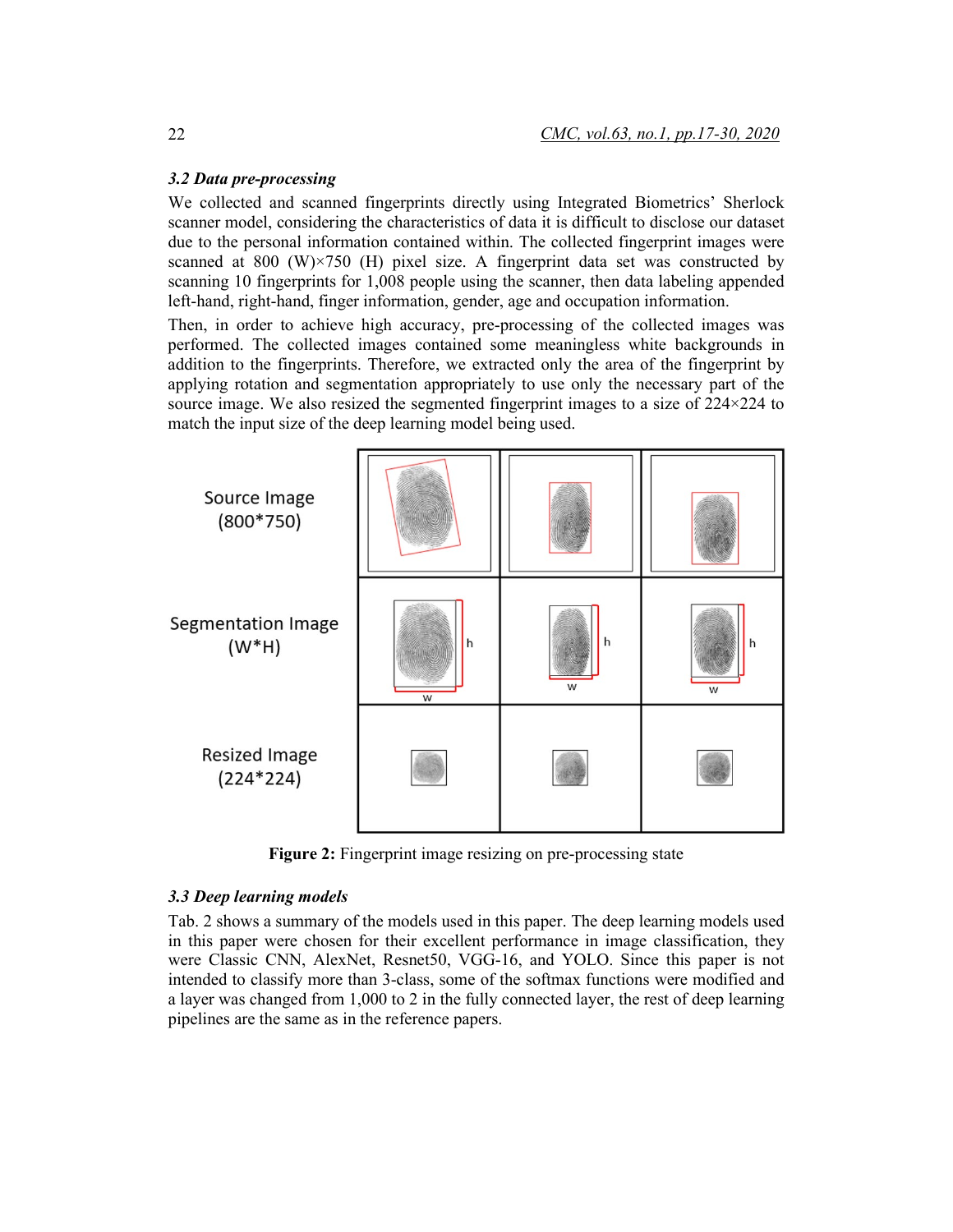| <b>Model Name</b>    | Pipeline                                                                                             |
|----------------------|------------------------------------------------------------------------------------------------------|
| Classic CNN          | 4 Convolutional Layers $+ 2$ Pooling Layers $+ 2$<br><b>Fully Connected Layers</b>                   |
| AlexNet              | 5 Convolutional Layers $+ 2$ Pooling Layers $+ 3$<br><b>Fully Connected Layers</b>                   |
| Resnet <sub>50</sub> | 49 Convolutional Layers $+ 2$ Pooling Layers $+ 1$<br>Fully Connected Layers + softmax               |
| VGG-16               | 13 Convolutional Layers $+ 5$ Pooling Layers $+ 3$<br><b>Fully Connected Layers</b>                  |
| Yolo                 | 52 Convolutional Layers $+1$ Pooling Layers $+23$<br>$Residual + 1$ Fully Connected Layers + softmax |

**Table 2:** Summary of network models

AlexNet is a deep convolutional neural network which can classify high-resolution images. It consists of 5 hidden convolutional layers, and 3 fully connected layers [Krizhevsky, Hinton and Sutskever (2012)]. Its main contribution is to reduce the overfitting problem by employing a dropout method that strives for high accuracy. The modified architecture of AlexNet is shown in Tab. 3.

| Layer           | Conv. filter   | <b>Kernel</b> size | <b>Stride</b> |
|-----------------|----------------|--------------------|---------------|
| Convolution     | 96             | $11 \times 11$     | $4\times4$    |
| Max pooling     |                | $2\times 2$        | $2\times 2$   |
| Convolution     | 256            | $11\times11$       | $1\times1$    |
| Max pooling     |                | $2\times 2$        | $2\times 2$   |
| Convolution     | 384            | $3\times3$         | $1\times1$    |
| Convolution     | 384            | $3\times3$         | $1\times1$    |
| Convolution     | 256            | $3\times3$         | $1\times1$    |
| Max pooling     |                | $2\times 2$        | $2\times 2$   |
| Fully-connected | 4,096          |                    |               |
| Dropout         | 0.4            |                    |               |
| Fully-connected | 4,096          |                    |               |
| Dropout         | 0.4            |                    |               |
| Fully-connected | 1,000          |                    |               |
| Dropout         | 0.4            |                    |               |
| Fully-connected | $\overline{2}$ |                    |               |

**Table 3:** The modified architecture of AlexNet training on 1 GPU

ResNet50 has 50 layers for the convolutional layer and the fully connected layer [He,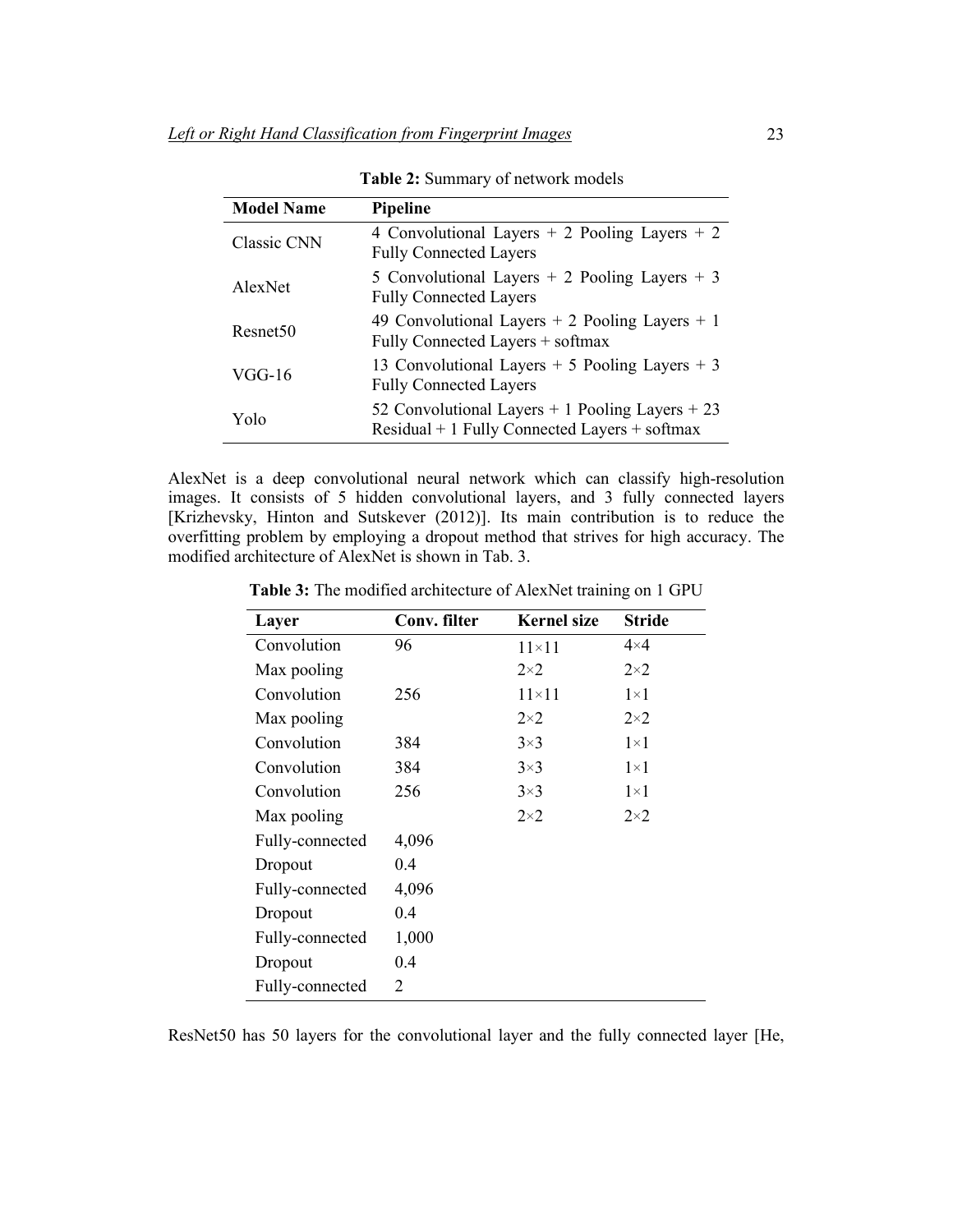Ren, Sun et al. (2016)]. ResNet is a network designed to solve the problem of degradation, where the depth of the model becomes worse than a shallow model at some point. The ResNet model has 3.8 billion FLOPs and consists of residual blocks and identity blocks. Fig. 3 and Tab. 4 described the architecture of ResNet.



**Figure 3:** Residual Block (Left) & Identity Block architecture (Right)

| <b>Type</b>                               | <b>Output size</b> | <b>Kernel</b> size            | Count      |
|-------------------------------------------|--------------------|-------------------------------|------------|
| Convolution                               | $112\times112$     | $7\times7$ , 64, stride 2     |            |
|                                           |                    | $3\times3$ max pool, stride 2 |            |
|                                           | $56\times56$       | $1 \times 1, 64$              |            |
| Conv $2 x$                                |                    | $3\times3, 64$                | $\times 3$ |
|                                           |                    | $1\times1, 256$               |            |
|                                           |                    | $1 \times 1, 128$             |            |
| Conv $3 \times$                           | $28\times28$       | $3\times3, 128$               | $\times 4$ |
|                                           |                    | $1\times1, 512$               |            |
|                                           |                    | $1\times1, 256$               |            |
| Conv $4 x$                                | $14\times14$       | $3\times3, 256$               | $\times 6$ |
|                                           |                    | $1 \times 1, 1024$            |            |
|                                           |                    | $1\times1, 512$               |            |
| Conv5 $x$                                 | $7\times7$         | $3\times3, 512$               | $\times 3$ |
|                                           |                    | $1 \times 1, 2048$            |            |
| Average pool, Fully<br>Connected, softmax | $1\times1$         |                               |            |

**Table 4:** ResNet50 architecture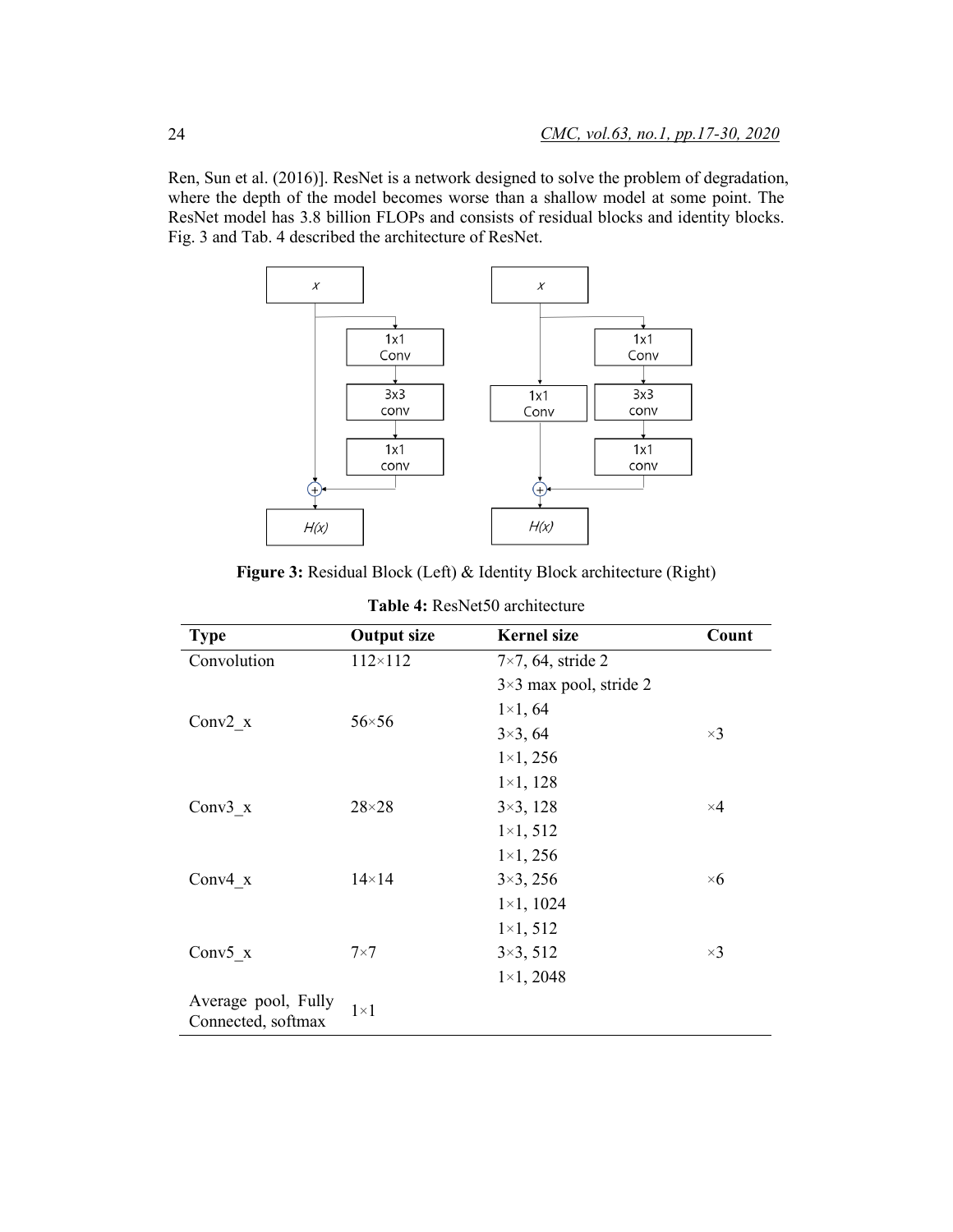VGG-16 [Simonvan and Zisserman (2014)] is a large-scale image recognition and classification convolutional network and its main contribution is to increase the depth to 16 and 19 weight layers with a very small convolution filter  $(3\times3)$ . The VGG-16, which consists of 16 convolutional hidden layers, requires less memory compared to VGG-19. The VGG-16 network consists around 134 million trainable parameters. Since we have only 2 mode classes of classification, we modified the fully connected layer 1,000 to 2. The architecture of VGG-16 is shown in Tab. 5.

| Layer                  | Conv. filter | <b>Kernel size</b> | <b>Stride</b> | Padding    |
|------------------------|--------------|--------------------|---------------|------------|
| $2 \times$ Convolution | 64           | $3\times3$         |               | $1\times1$ |
| Max pooling            |              | $2\times 2$        | $2\times 2$   |            |
| $2 \times$ Convolution | 128          | $3\times3$         |               | $1\times1$ |
| Max pooling            |              | $2\times 2$        | $2\times 2$   |            |
| $3 \times$ Convolution | 256          | $3\times3$         |               | $1\times1$ |
| Max pooling            |              | $2\times 2$        | $2\times 2$   |            |
| $3 \times$ Convolution | 512          | $3\times3$         |               | $1\times1$ |
| Max pooling            |              | $2\times 2$        | $2\times 2$   |            |
| $3 \times$ Convolution | 512          | $3\times3$         |               | $1\times1$ |
| Max pooling            |              | $2\times 2$        | $2\times 2$   |            |
| Fully-connected        | 4,096        |                    |               |            |
| Dropout                | 0.5          |                    |               |            |
| Fully-connected        | 4,096        |                    |               |            |
| Dropout                | 0.5          |                    |               |            |
| Fully-connected        | 2            |                    |               |            |

**Table 5:** VGG-16 architecture

YOLO (You Only Look Once) v3 [Redmon and Farhadi (2018)] is used to classify fingerprint image into left-hand or right-hand categories. The neural network architecture of YOLO v3 has 53 convolutional layers which is a hybrid architecture combining from YOLO v2, Darknet-19, and the residual network. The YOLO v3 network is described in Tab. 6.

| Layer       | Conv.<br>Kernel<br>size<br>filter |              | Output           |  |
|-------------|-----------------------------------|--------------|------------------|--|
| Convolution | 32                                | $3\times3$   | $256 \times 256$ |  |
| Convolution | 64                                | $3\times3/2$ | $128 \times 128$ |  |
| Convolution | 32                                | $1\times1$   |                  |  |
| Convolution | 64                                | $3\times3$   |                  |  |
| Residual    |                                   |              | $128 \times 128$ |  |

**Table 6:** YOLO v3 architecture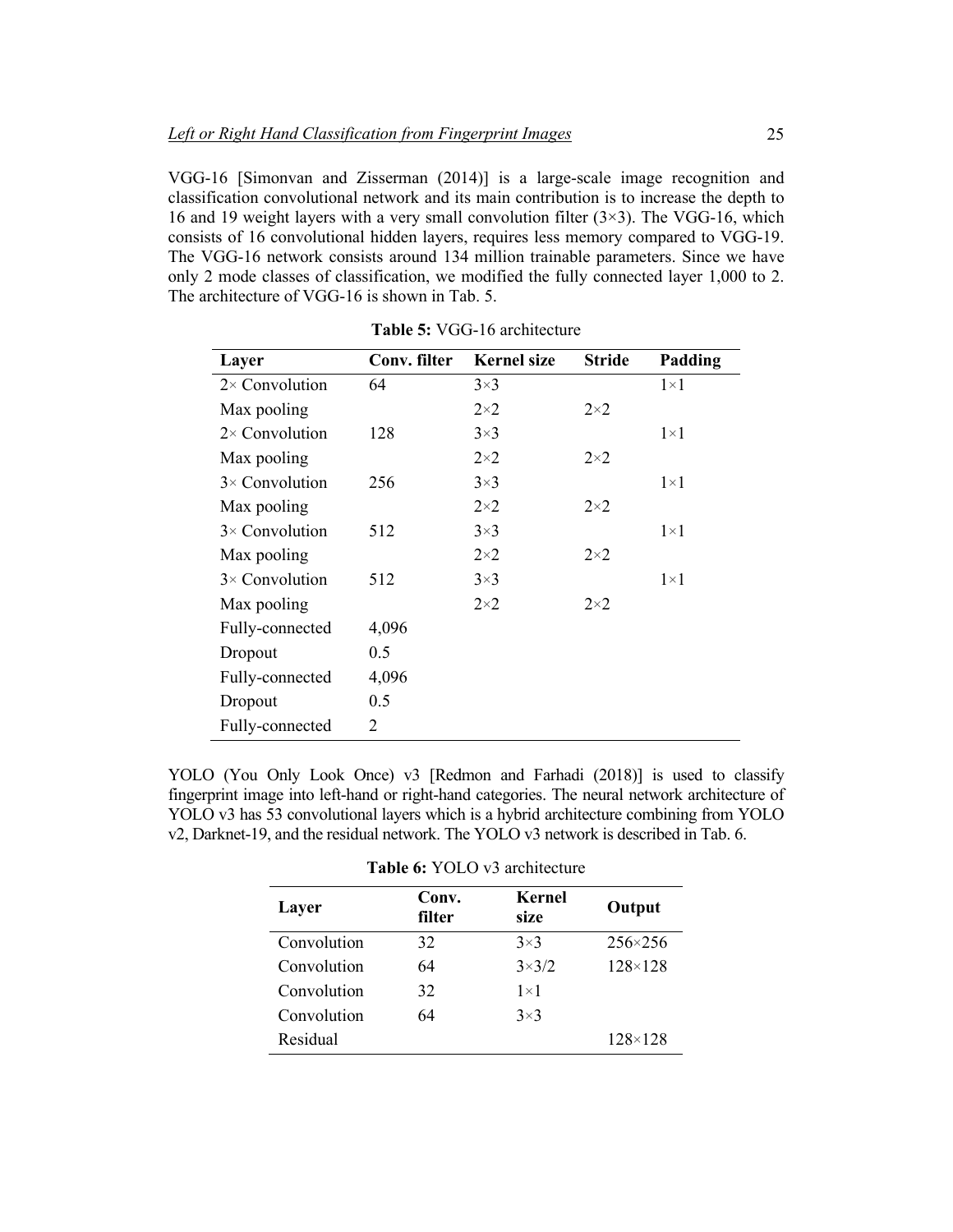| Convolution            | 128    | $3\times3/2$ | 64×64         |
|------------------------|--------|--------------|---------------|
| $2 \times$ Convolution | 64     | $1\times1$   |               |
| $2 \times$ Convolution | 128    | $3\times3$   |               |
| $2 \times$ Residual    |        |              | $64\times 64$ |
| Convolution            | 256    | $3\times3/2$ | $32\times32$  |
| $8 \times$ Convolution | 128    | $1\times1$   |               |
| $8\times$ Convolution  | 256    | $3\times3$   |               |
| $8\times$ Residual     |        |              | $32\times32$  |
| Convolution            | 512    | $3\times3/2$ | $16\times16$  |
| $8 \times$ Convolution | 256    | $1\times1$   |               |
| $8\times$ Convolution  | 512    | $3\times3$   |               |
| $8\times$ Residual     |        |              | $16\times16$  |
| Convolution            | 1024   | $3\times3/2$ | $8\times8$    |
| $4 \times$ Convolution | 512    | $1\times1$   |               |
| $4 \times$ Convolution | 1024   | $3\times3$   |               |
| $4 \times$ Residual    |        |              | $8\times8$    |
| Avgpool                | Global |              |               |
| Connected              | 1000   |              |               |
| Softmax                |        |              |               |
|                        |        |              |               |

The dataset, with 224×224 resolution images, is fed into that neural network. We used 9,080 images for the training, 4,540 left-hand images and 4,540 right-hand images. Then we used 1,000 images for validation, 500 in each category. Since all fingerprint patterns are modified to fit a resolution of 224×224, it was necessary to generate the the image labels in the way shown in Tab. 7.

Table 7: Generating image label for training in YOLO v3

| Input image      | Image bounding box                                                   | <b>YOLO Label</b>                                      |
|------------------|----------------------------------------------------------------------|--------------------------------------------------------|
| $224 \times 224$ | <object-class> <left><top></top></left></object-class>               | $\leq$ object-class> $\leq$ x center> $\leq$ y center> |
|                  | $\langle \text{width}\rangle$ < width $\langle \text{height}\rangle$ | $\leq$ width $\geq$ height $\geq$                      |
| $224 \times 224$ | left 0 0 224 224                                                     | 0.0.5 0.5 1.0 1.0                                      |
| $224 \times 224$ | right 0 0 224 224                                                    | 1 0.5 0.5 1.0 1.0                                      |

We assigned  $\leq$  object-class $\geq$  =0 for the left-hand class and  $\leq$  object-class $\geq$  =1 for the righthand class. Since we used whole image as a bounding box, the top, left position is designated as the 0th pixel. The width and height of the images are 224. The  $\leq x$  center $>$ ,  $\leq y$  center>,  $\leq$  width> and  $\leq$  height> are the normalized values of the center of x, y, width and height of the images, respectively. Thus, those normalized values are 0.5, 0.5, 1.0, 1.0, respectively.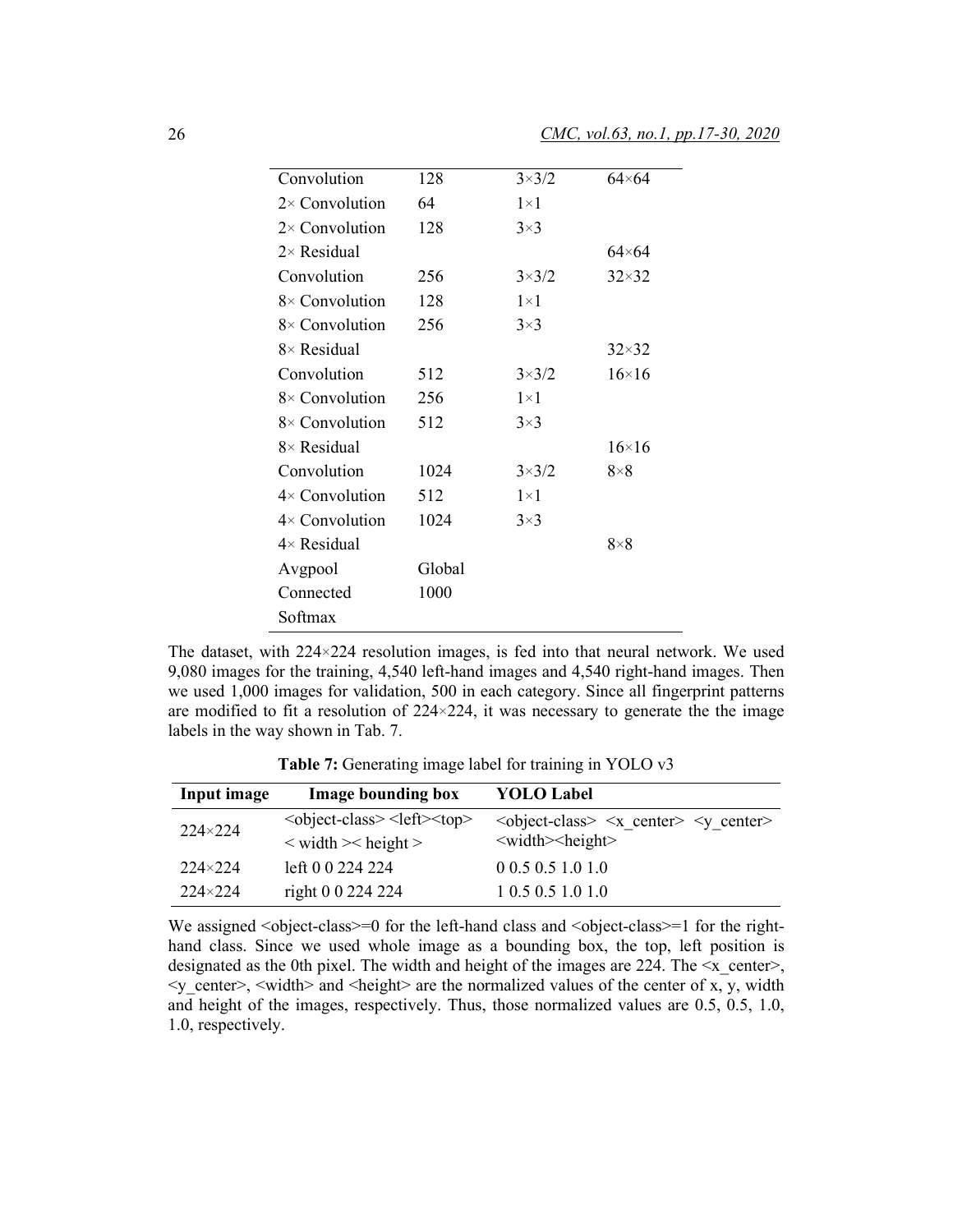## **4 Discussion**

We trained our network using GPU parallelism. The learning environment ran on an Intel (R) Xeon (R) W-2155 CPU  $@$  3.30Ghz, 8GB RAM, NVIDIA Quadro P4000, and was coded using the Python language. We also used keras to write the main framework, tensorflow to implement the architecture and evaluation was performed using Su et al., Hong et al., Li et al. [Su, Chen, Lai et al. (2017); Hong, Jain and Wan (1998); Li, Chen, Feng et al. (2018)]. Since the input image size required by each network is different, the resizing of the images was done during the pre-processing process, Tab. 8 summarizes the image sizes used by each network.

| <b>Network Name</b>  | <b>Image Size</b> | <b>Type</b>                |
|----------------------|-------------------|----------------------------|
| Classic CNN          | $224 \times 224$  | Segmentation+resized Image |
| AlexNet              | $224 \times 224$  | Segmentation+resized Image |
| ResNet <sub>50</sub> | $224 \times 224$  | Segmentation+resized Image |
| VGG-16               | $224 \times 224$  | Segmentation+resized Image |
| YOLO                 | $224 \times 224$  | Segmentation+resized Image |

**Table 8:** Size of image for each network

In order to use the same dataset to accurately and find the best performing network, we set constant hyperparameters for training. The learning rate was set to 0.001, the batch size and the number of training iterations were the same, and the differences in validation accuracy of the various networks at the same level are compared in Tab. 9.

| <b>Model</b>         | <b>Epoch (Iteration)</b> | <b>Time/Sample</b> | Train acc. | Valid acc. |
|----------------------|--------------------------|--------------------|------------|------------|
|                      | 300 Epoch                | 8s 1ms             | 95%        | 84.18%     |
| <b>Classic CNN</b>   | 500 Epoch                | 8s 1ms             | 94%        | 84.50%     |
|                      | $1,000$ Epoch            | 8s 1ms             | 92%        | 81.85%     |
|                      | 300 Epoch                | $18s$ 2ms          | 99.82%     | 94.50%     |
| AlexNet              | 500 Epoch                | $18s$ 2ms          | 99.91%     | 95.10%     |
|                      | $1,000$ Epoch            | $18s$ 2ms          | 99.98%     | 91.20%     |
|                      | 300 Epoch                | $180s$ 2ms         | 100%       | 95.80%     |
| $VGG-16$             | 500 Epoch                | $180s$ 2ms         | $100\%$    | 96.00%     |
|                      | $1,000$ Epoch            | $180s$ 2ms         | $100\%$    | $96.20\%$  |
|                      | 300 Epoch                | $25s$ 3ms          | 99.98%     | 96.80%     |
| ResNet <sub>50</sub> | 500 Epoch                | $25s$ 3ms          | 99.97%     | 95.56%     |
|                      | $1,000$ Epoch            | $25s$ 3ms          | 99.98%     | 96.45%     |
| YOLO v3              | 9,000 Iteration          | 113s               | 86.63%     | 81.94%     |
|                      | 10,000 Iteration         | 113s               | 88.41%     | 86.25%     |
|                      | 11,000 Iteration         | 113s               | 88.15%     | 85.41%     |

**Table 9:** Network performance comparison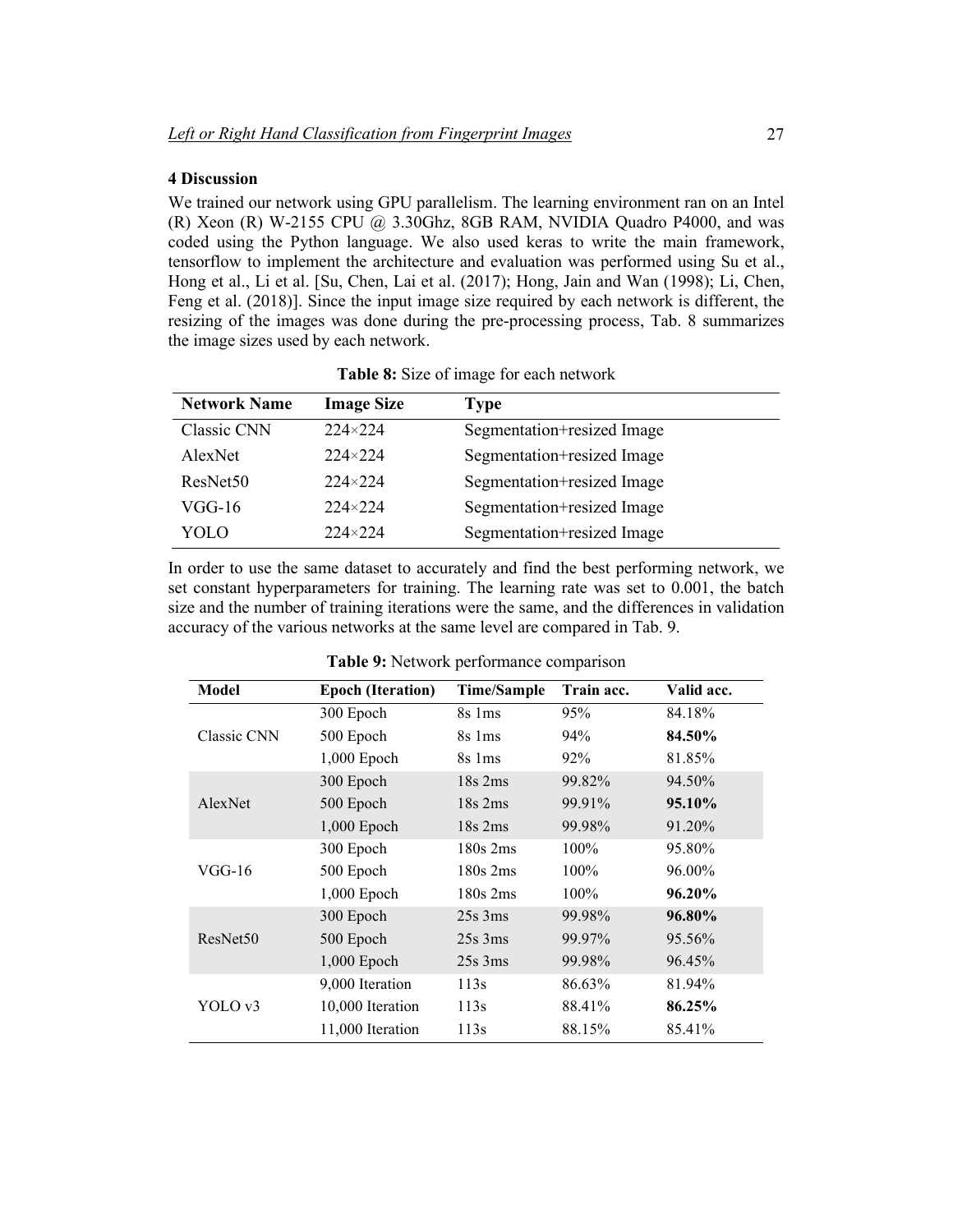In this paper, we experimented with three different iterations for all networks, all networks showed a more than 80% accuracy rate. Therefore, the applied network models were able to distinguish whether the input fingerprint was from a left hand or right hand with a significant success rate. As we can see from the results above, when the Epoch of ResNet50 was 300, the prediction rate was 96.80%, which was the highest prediction success rate. The Classic CNN model with the lowest hidden layer recorded 81.85%, the lowest prediction rate.

#### **5 Conclusions**

In this paper, we used various CNNs for image classification to determine whether the input fingerprint image was from a left hand or right. We found various features that can be extracted from a fingerprint image in addition to the shape of the fingerprint, we then implemented a deep learning model that can compensate for the shortcomings of the AFIS system.

The proposed method uses a pre-processing stage to remove unnecessary parts of the fingerprint image and to make the images uniform before the deep learning technique was applied. After that, we trained image classification networks such as Classic CNN, ResNet50, AlexNet, VGG-16, and YOLO v3 using a uniform dataset and measured the training accuracy and validation accuracy. The highest validation accuracy of 96.80% was obtained by ResNet50. In general, if fingerprints are not presented to AFIS it is very long and arduous task to narrow down uspects from a large database of fingerprint. TIf the classification model presented in this paper is added to the AFIS system, the search results are faster than with conventional AFIS. It is expected that this system will help by significantly reducing the time needed by fingerprint identification experts to identify the matching fingerprints. In the future, we plan to create a system for identifying finger type, fingerprint shape, fingerprint scratch, etc. based on fingerprint images.

**Acknowledgement:** This work was supported by the Technology development Program (S2688148) funded by the Ministry of SMEs and Startups (MSS, Korea) and was supported by the Soonchunhyang University Research Fund.

**Conflicts of Interest:** The authors declare that they have no conflicts of interest to report regarding the present study.

## **References**

**Darlow, L, N.; Rosman, B.** (2017): Fingerprint minutiae extraction using deep learning. *2017 IEEE International Joint Conference on Biometrics*, pp. 22-30.

**Gnanasivam, P.; Vijayarajan, R.** (2019): Gender classification from fingerprint ridge count and fingertip size using optimal score assignment. *Complex & Intelligent Systems*, vol. 5, no. 3, pp.1-10.

**He, K.; Ren, S.; Sun, J.; Zhang, X.** (2016): Deep residual learning for image recognition. *Proceedings of the IEEE Conference on Computer Vision and Pattern Recognition*, pp. 770-778.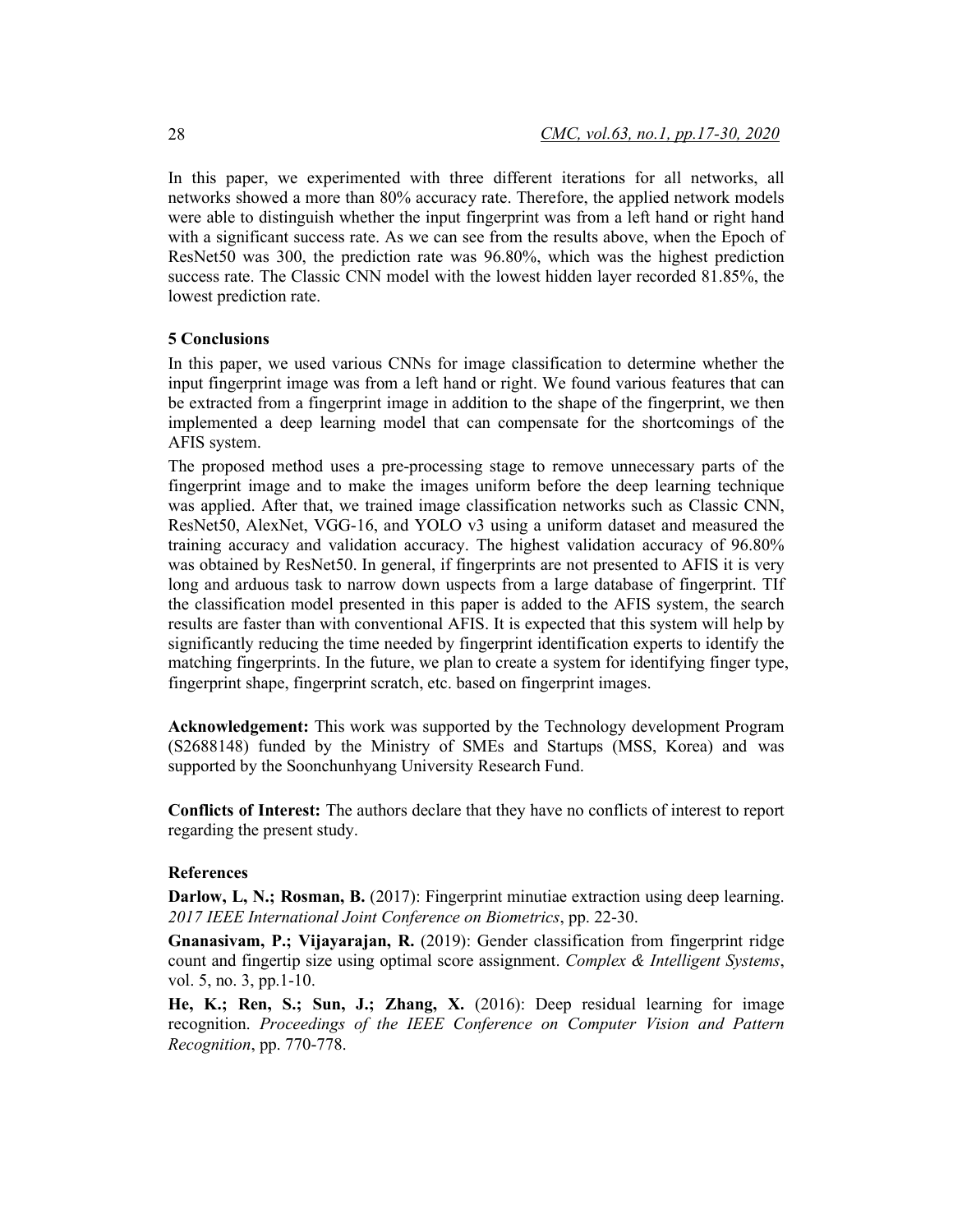**Hong, L.; Jain, A.; Wan, Y.** (1998): Fingerprint image enhancement: algorithm and performance evaluation. *IEEE Transaction on Pattern Analysis and Machine Intelligence*, vol. 20, no. 8, pp. 777-789.

**Kim, J.; Yu, S. C.** (2016): Convolutional neural network-based real-time ROV detection using forward-looking sonar image. *2016 IEEE/OES Autonomous Underwater Vehicles*, pp. 396-400.

**Krizhevsky, A.; Hinton, G, E.; Sutskever, I.** (2012): Imagenet classification with deep convolutional neural networks. *Advances in Neural Information Processing Systems*, pp. 1097-1105.

**LeCun, Y.; Bengio, Y.; Hinton, G.** (2015): Deep Learning. *Nature*, vol. 521, no. 7553, pp. 436-444.

**Li, Q.; Cai, W.; Chen, M.; Feng, D.; Wang, X. et al.** (2014): Medical image classification with convolutional neural network. *2014 13th International Conference on Control Automation Robotics & Vision*, pp. 844-848.

**Li, W.; Chen, Y.; Feng, C.; Xiao, B.** (2018): Binary hashing CNN features for action recognition. *KSII Transactions on Internet & Information Systems*, vol. 12, no. 9, pp. 4412-4428.

**Maltoni, D.; Jain, A. K.; Maio, D.; Prabhakar, S.** (2009): Handbook of fingerprint recognition. Springer Science & Business Media.

**Menotti, D.; Chiachia, G.; Falcao, A, X.; Pedrini, H.; Pinto, A. et al.** (2015): Deep representations for Iris, Face, and Fingerprint Spoofing Detection. *IEEE*, vol. 10, no. 4, pp. 864-879.

**Michelsanti, D.; Ene, A, D.; Guichi, Y.; Moeslund, T, B.; Nasrollahi, K. et al.** (2017): Fast fingerprint classification with deep neural networks*. Proceedings of the 12th International Joint Conference on Computer Vision, Imaging and Computer Graphics Theory and Applications*, pp. 202-209.

**Nogueira, R, F.; de Alencar Lotufo, R.; Machado, R. C.** (2016): Fingerprint liveness detection using convolutional neural networks. *IEEE Transactions on Information Forensics and Security*, vol. 11, no. 6, pp. 1206-1213.

**Redmon, J.; Farhadi, A.** (2018): Yolov3: An incremental improvement. *CoRR*, vol. abs/1804.02767.

**Rezende, E.; Carvalho, T.; De Geus, P.; Ramos, F.; Ruppert, G.** (2017): Malicious software classification using transfer learning of ResNet-50 deep neural network. *16th IEEE International Conference on Machine Learning and Applications*, pp. 1011-1014.

**Shen, J.; Tao, X.; Li, Q.; Liu, N.; Sun, H.** (2019): Vehicle detection in Aerial images based on hyper feature map in deep convolutional network*. KSII Transactions on Internet & Information Systems*, vol. 13, no. 4, pp. 1989-2011.

**Shrein, J. M.** (2017): Fingerprint classification using convolutional neural networks and ridge orientation images. *IEEE Symposium Series on Computational Intelligence*, pp. 1-8.

**Simonyan, K.; Zisserman, A.** (2014): Very deep convolutional networks for large-scale image recognition. *International Conference on Learning Representations.*